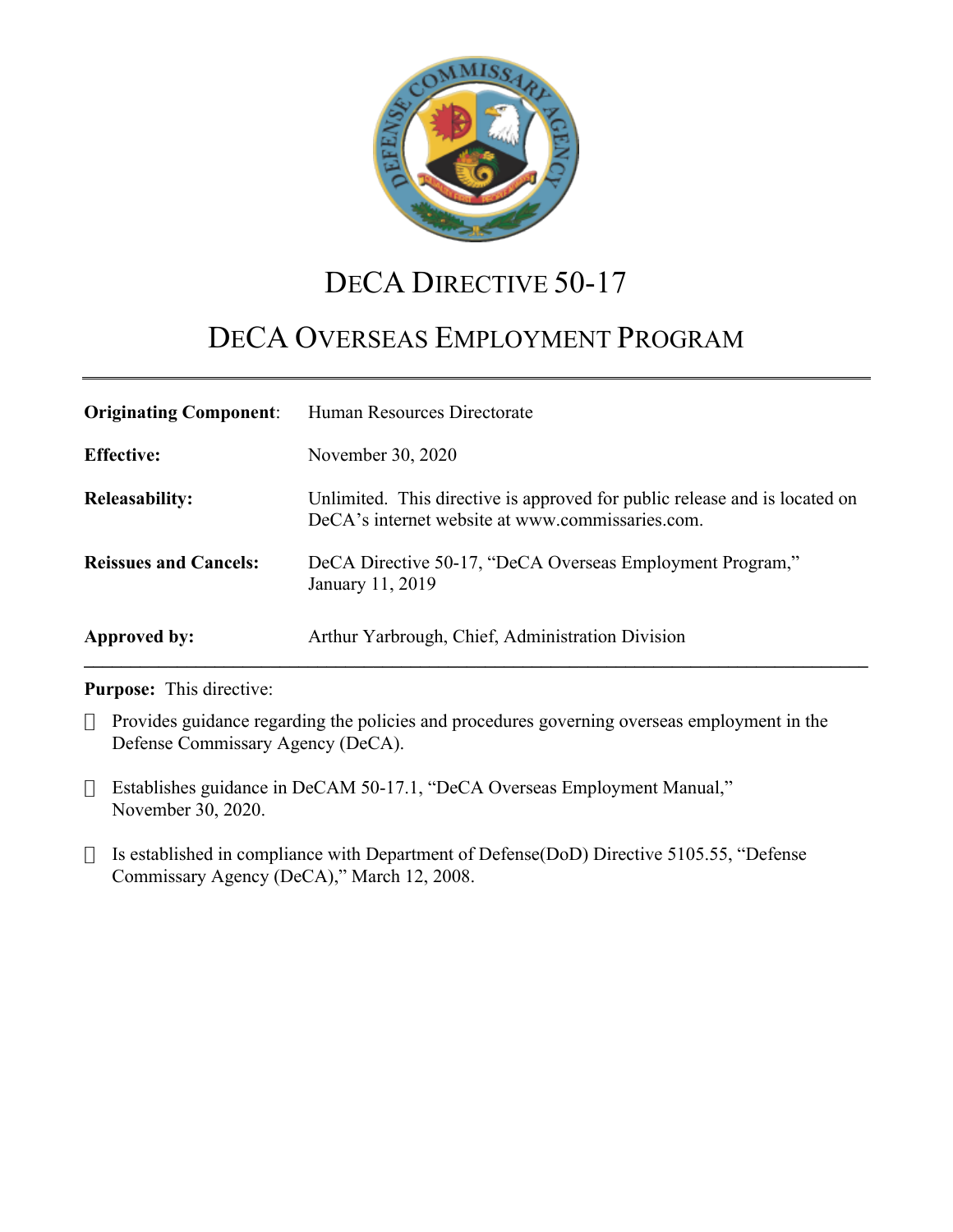## **TABLE OF CONTENTS**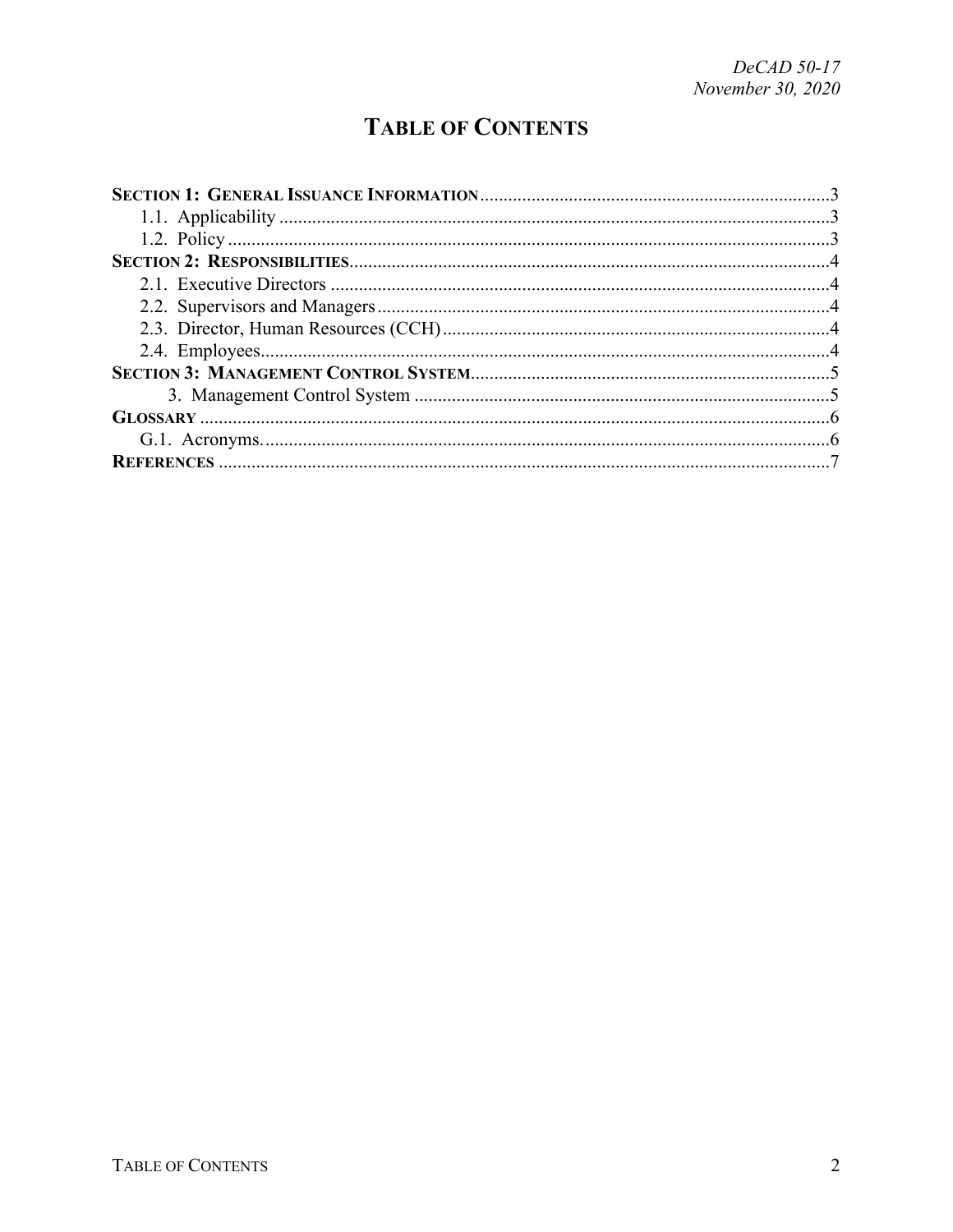### <span id="page-2-0"></span>**SECTION 1: GENERAL ISSUANCE INFORMATION**

<span id="page-2-1"></span>**1.1. APPLICABILITY**. This directive applies to all DeCA activities and all DeCA personnel in accordance with DoD Directive 5105.55.

<span id="page-2-2"></span>**1.2. POLICY.** It is DeCA's policy to comply with established laws, DoD guidance, policies, and procedures pertaining to overseas employment.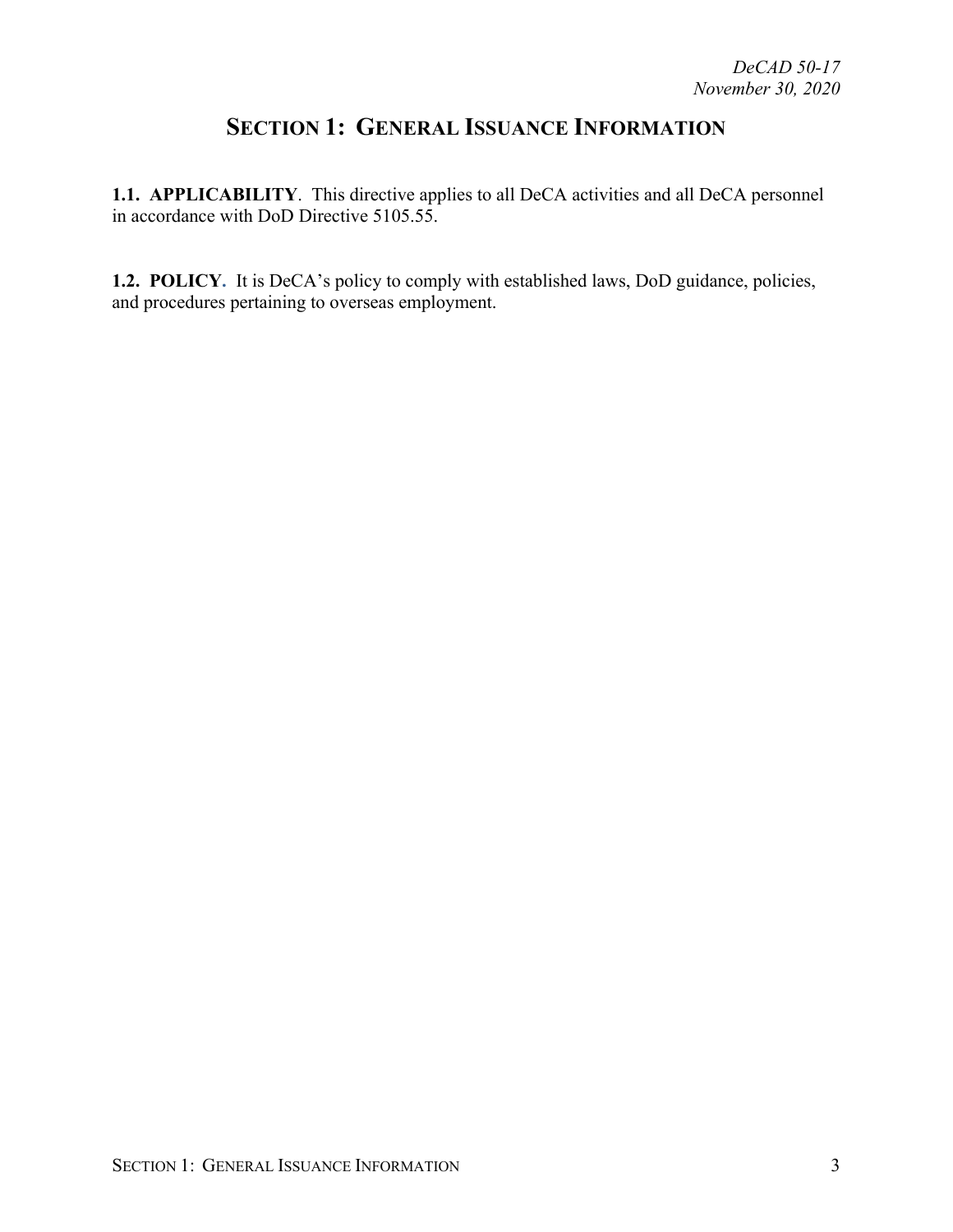#### <span id="page-3-0"></span>**SECTION 2: RESPONSIBILITIES**

**2.1. EXECUTIVE DIRECTORS.** Executive Directors with responsibility for overseas activities will ensure that program requirements are met when civilian employees are selected for assignments in foreign areas.

<span id="page-3-1"></span>**2.2. SUPERVISORS AND MANAGERS.** Supervisors and managers will encourage qualified employees to accept overseas assignments to enhance their career development and provide placement consideration to individuals who are completing an overseas tour.

**2.3. HUMAN RESOURCES DIRECTOR (CCH).** The CCH Director shall establish and oversee the DeCA overseas employment program and monitor program administration for regulatory compliance.

<span id="page-3-2"></span>**2.4. EMPLOYEES.** Employees will notify management of change in status and notify management and the former activity in writing of their intent to exercise their return rights at least 60 days prior to the expected date of return.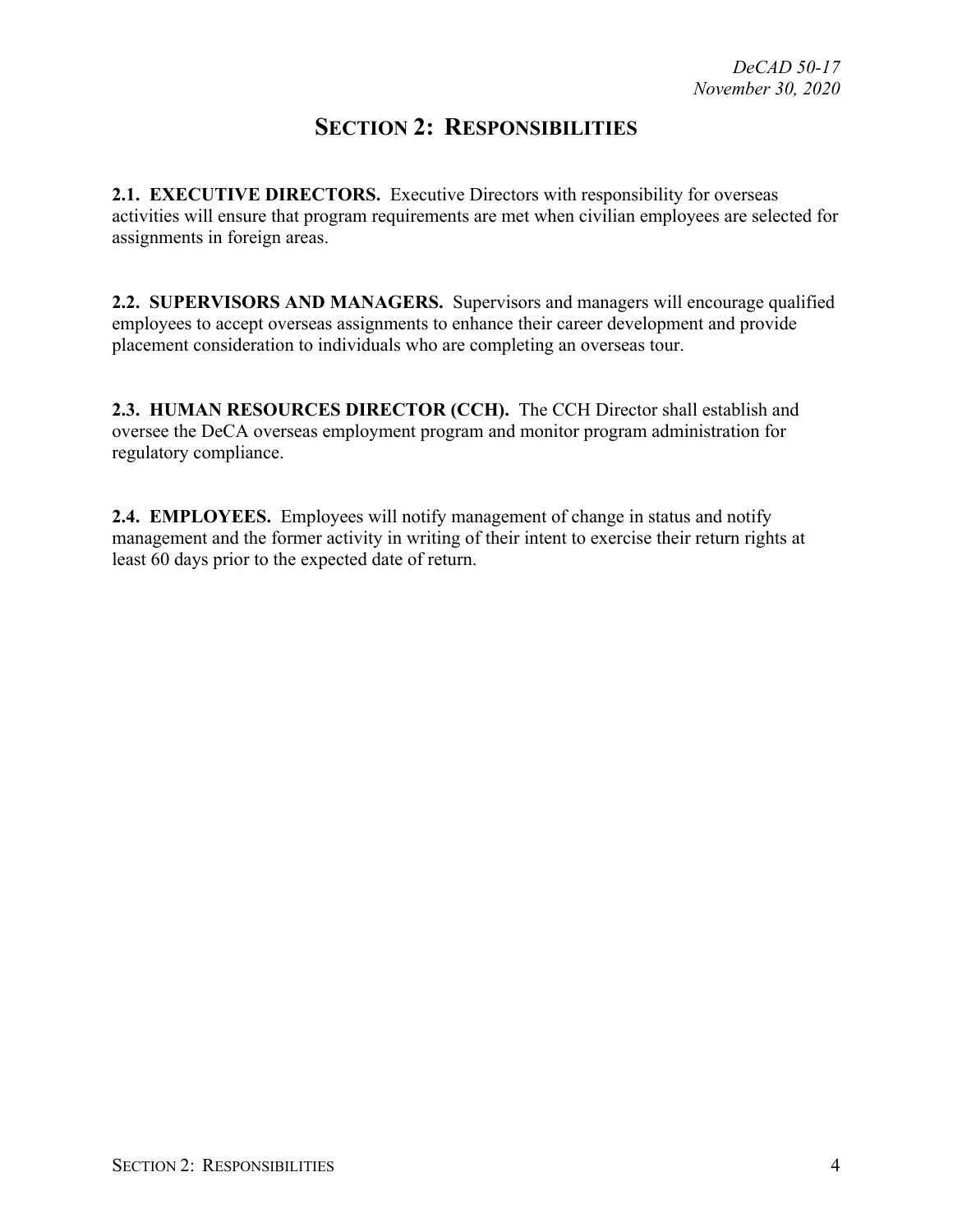### <span id="page-4-0"></span>**SECTION 3: MANAGEMENT CONTROL SYSTEM**

**3. MANAGEMENT CONTROL SYSTEM**. This directive does not contain internal management control provisions that are subject to evaluation, testing, and other requirements of DeCAD 70-02, "Internal Control Program," and as specified by the Federal Manager's Financial Integrity Act.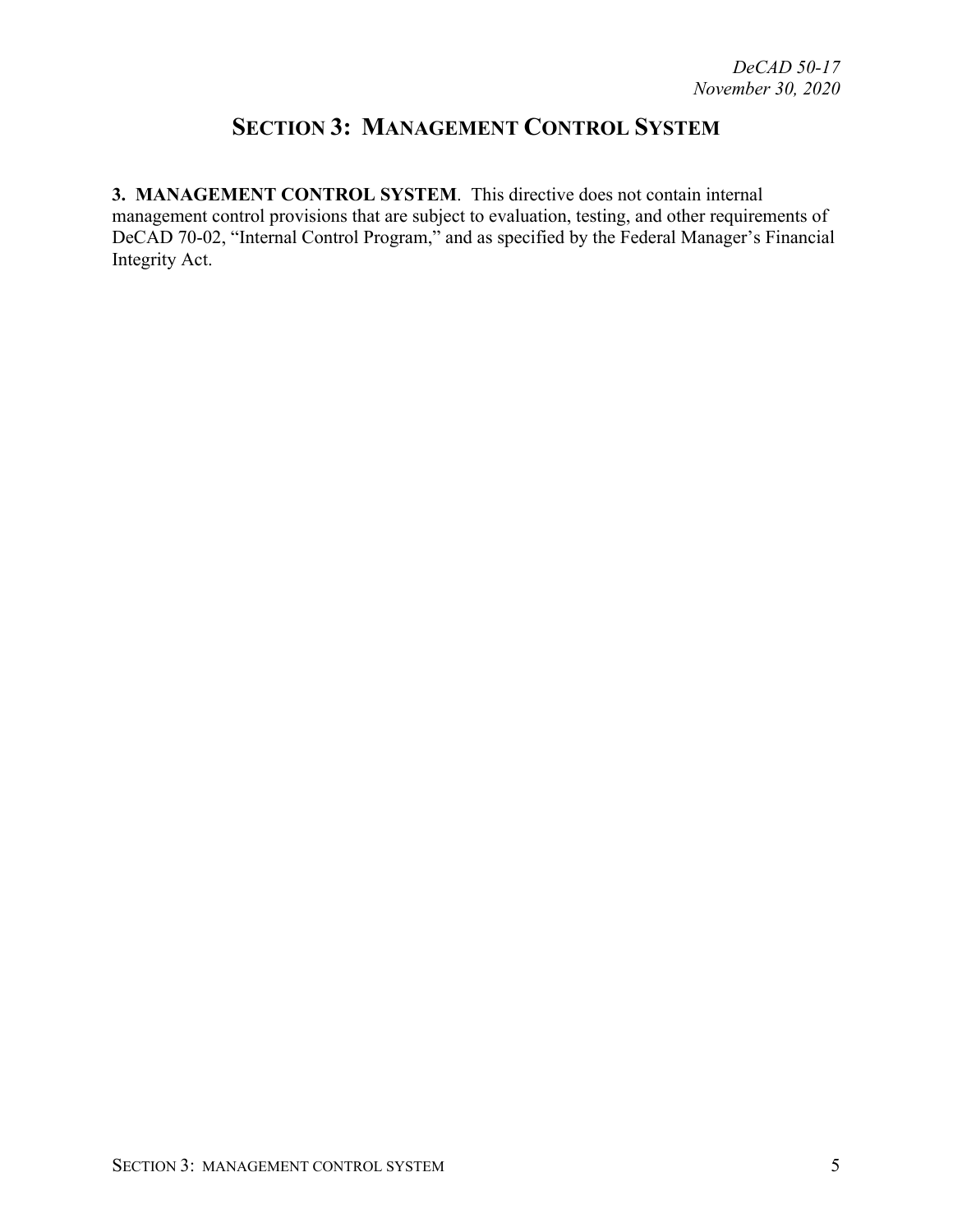#### <span id="page-5-0"></span>**GLOSSARY**

#### <span id="page-5-1"></span>**G.1. ACRONYMS.**

| <b>CCH</b>   | <b>Human Resources</b>    |
|--------------|---------------------------|
| <b>DeCA</b>  | Defense Commissary Agency |
| <b>DeCAD</b> | DeCA Directive            |
| <b>DeCAM</b> | DeCA Manual               |
| DoD          | Department of Defense     |